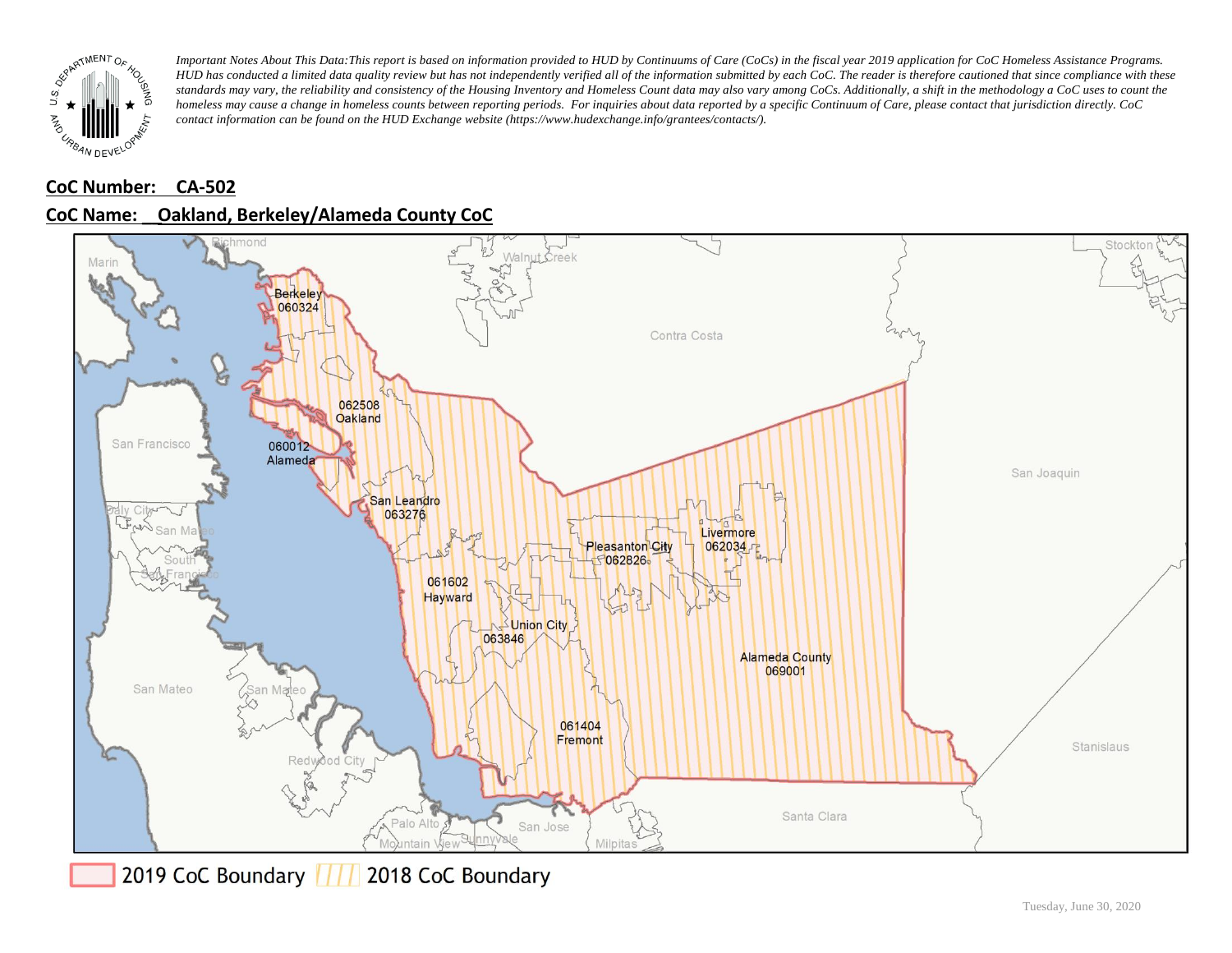

#### **CoC Number: CA-502**

## **CoC Name: \_\_ Oakland, Berkeley/Alameda County CoC**

**2019 Awards by Component and Renewal Type** 

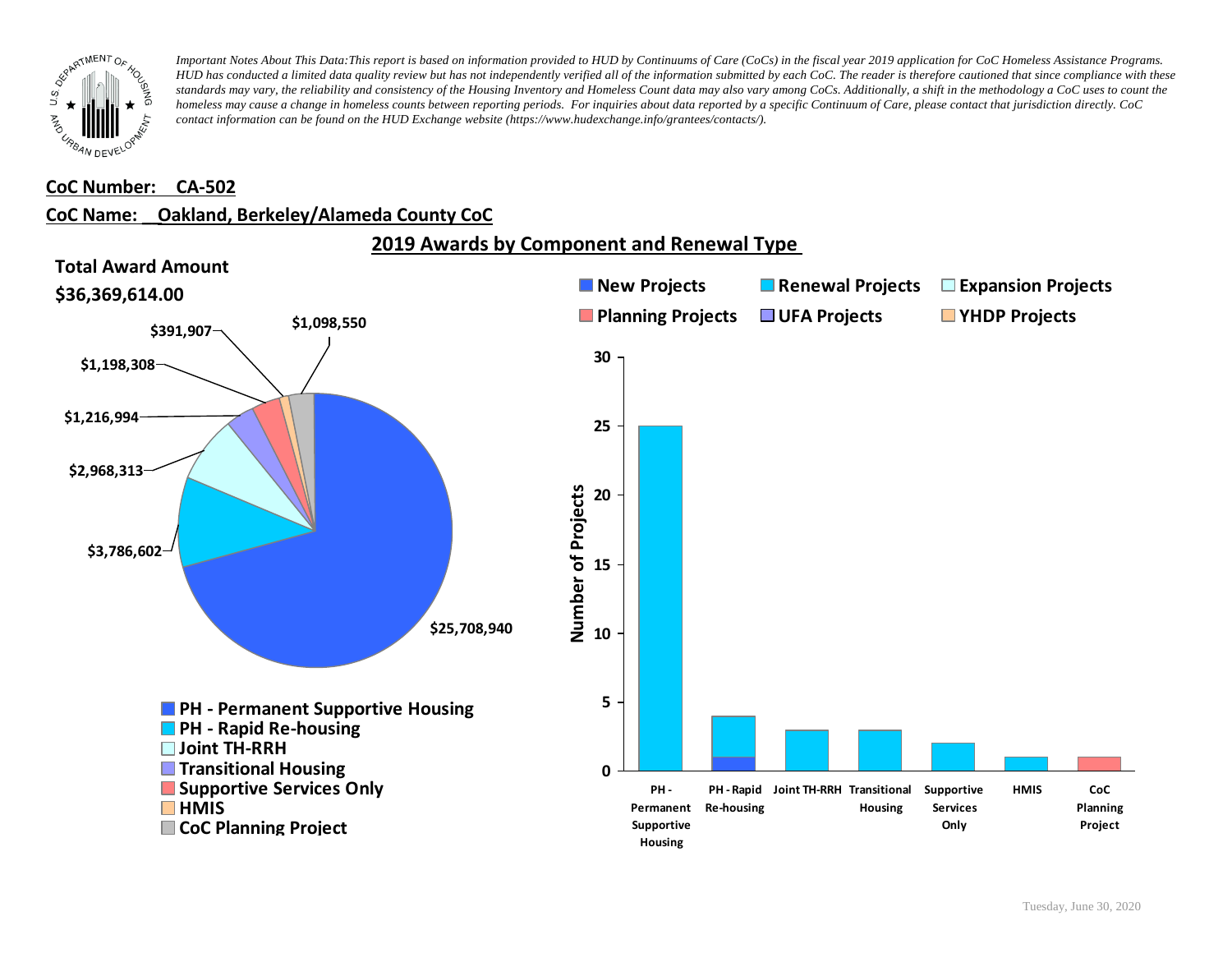

#### **CoC Number: CA-502**

### **CoC Name: \_\_ Oakland, Berkeley/Alameda County CoC**



# **2019 Housing Inventory Summarized by Target Population and Bed Type**

<sup>1</sup> Adult & Child Beds refer to beds for households with one adult (age 18 or older) and at least one child (under the age of 18).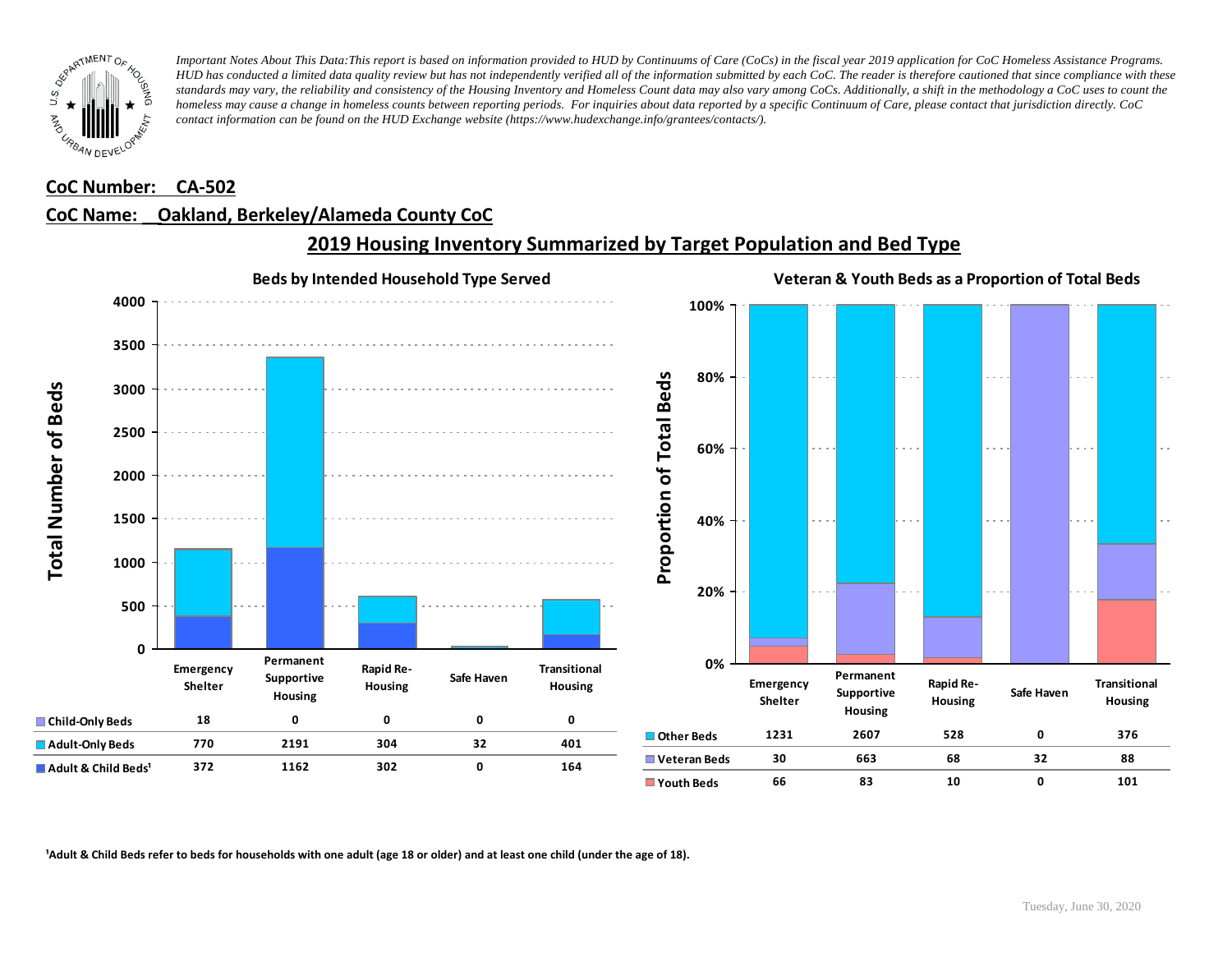

#### **CoC Number: CA-502**

#### **CoC Name: \_\_ Oakland, Berkeley/Alameda County CoC**

# **2019 Point in Time Count Summarized by Household Type**



\* Safe Haven programs are included in the Transitional Housing category.

¹This category includes single adults, adult couples with no children, and groups of adults. ²This category includes households with one adult and at least one child under age 18.

³This category includes persons under age 18, including children in one-child households, adolescent parents and their children, adolescent siblings, or other household configurations composed only of children.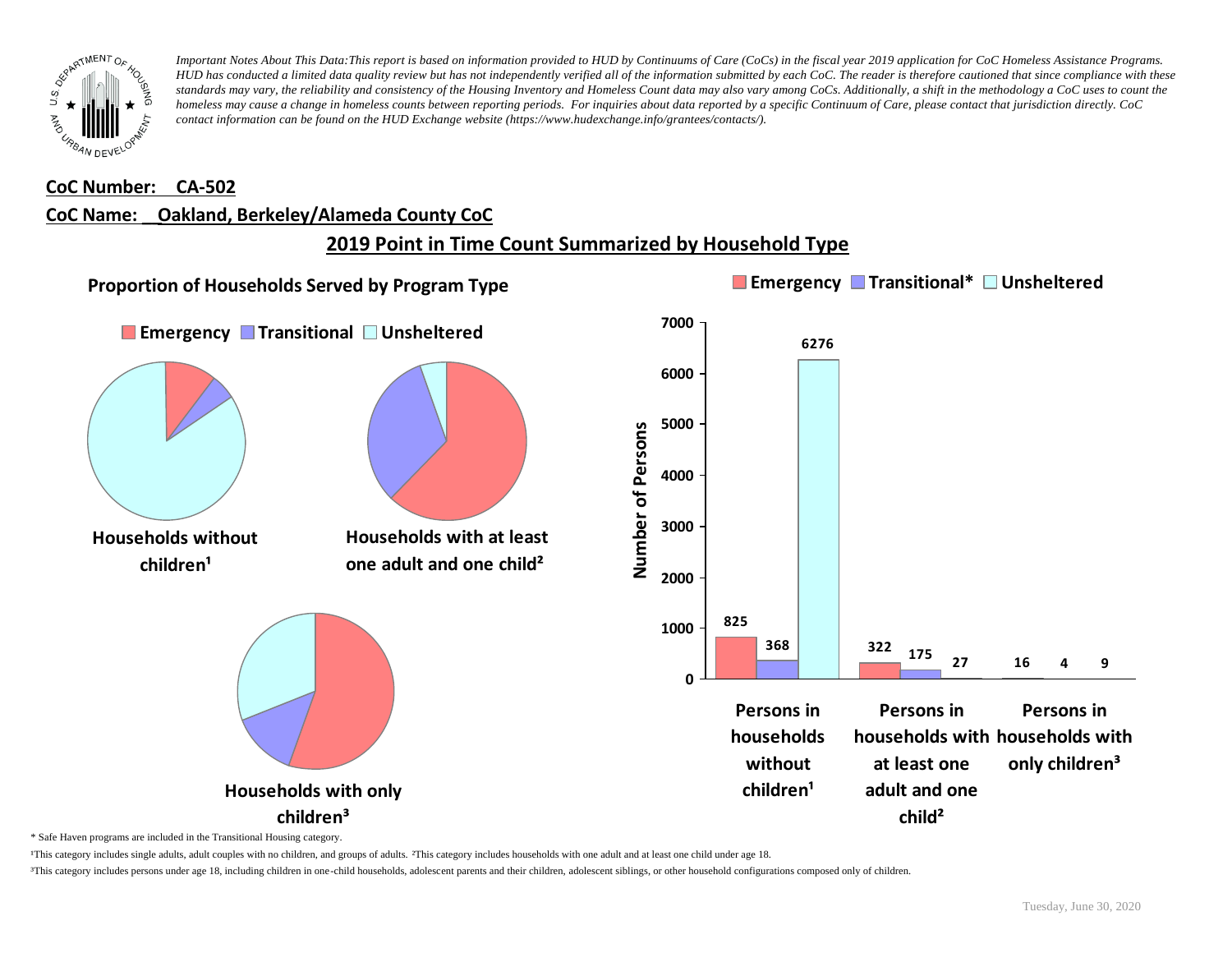

#### **CoC Number: CA-502**

### **CoC Name: \_\_ Oakland, Berkeley/Alameda County CoC**



### **2019 Point-In-Time Count Proportion of Persons in each Age Group by Household Type**

\* Safe Haven programs are included in the Transitional Housing category.

¹This category includes single adults, adult couples with no children, and groups of adults. ²This category includes households with one adult and at least one child under age 18.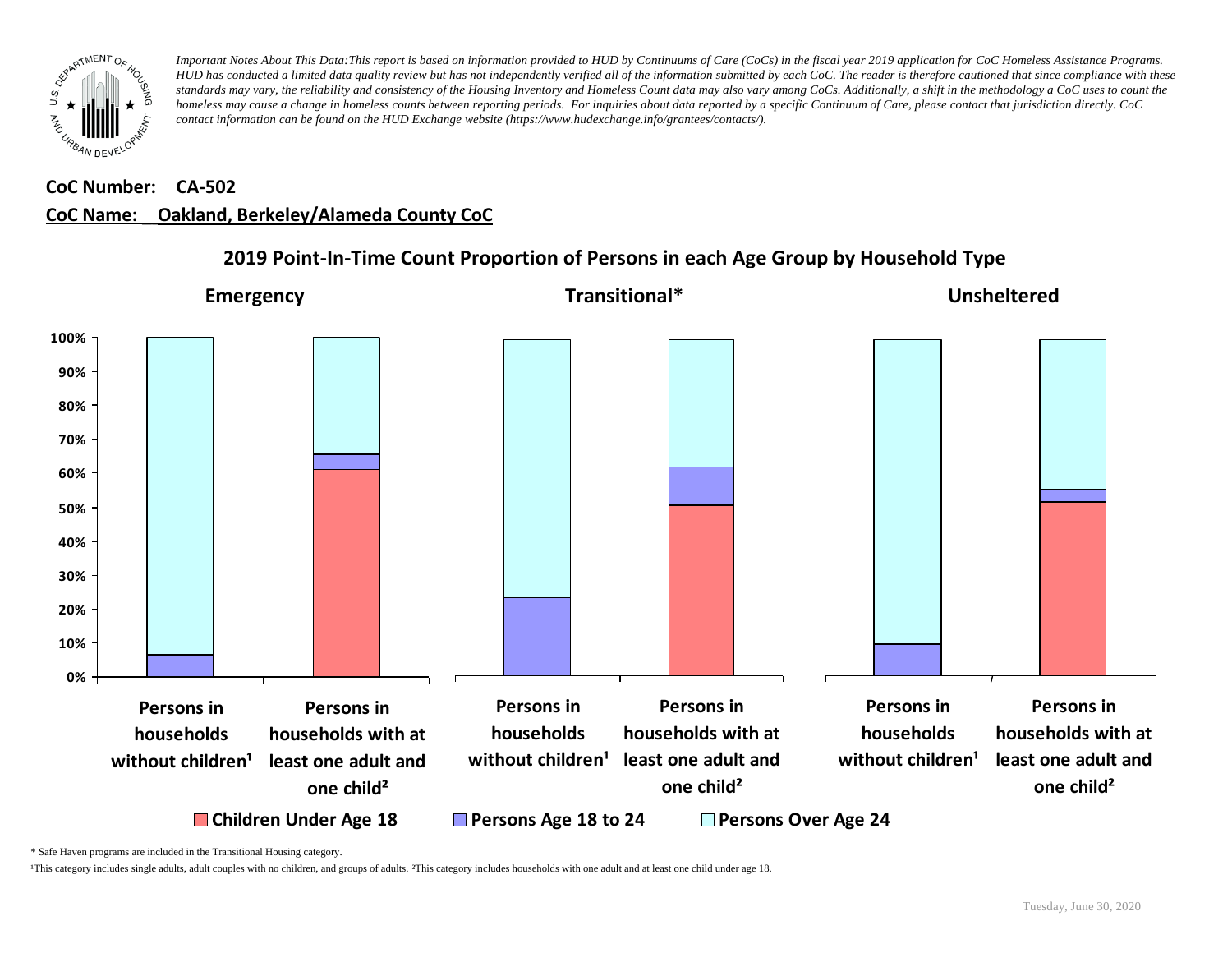

#### **CoC Number: CA-502**

# **CoC Name: \_\_ Oakland, Berkeley/Alameda County CoC**



## **2019 Point in Time Count Summarized by Chronically Homeless by Household Type**

\* Safe Haven programs are included in the Transitional Housing category.

¹This category includes single adults, adult couples with no children, and groups of adults. ²This category includes households with one adult and at least one child under age 18.

³This category includes persons under age 18, including children in one -child households, adolescent parents and their children, adolescent siblings, or other household configurations composed only of children.